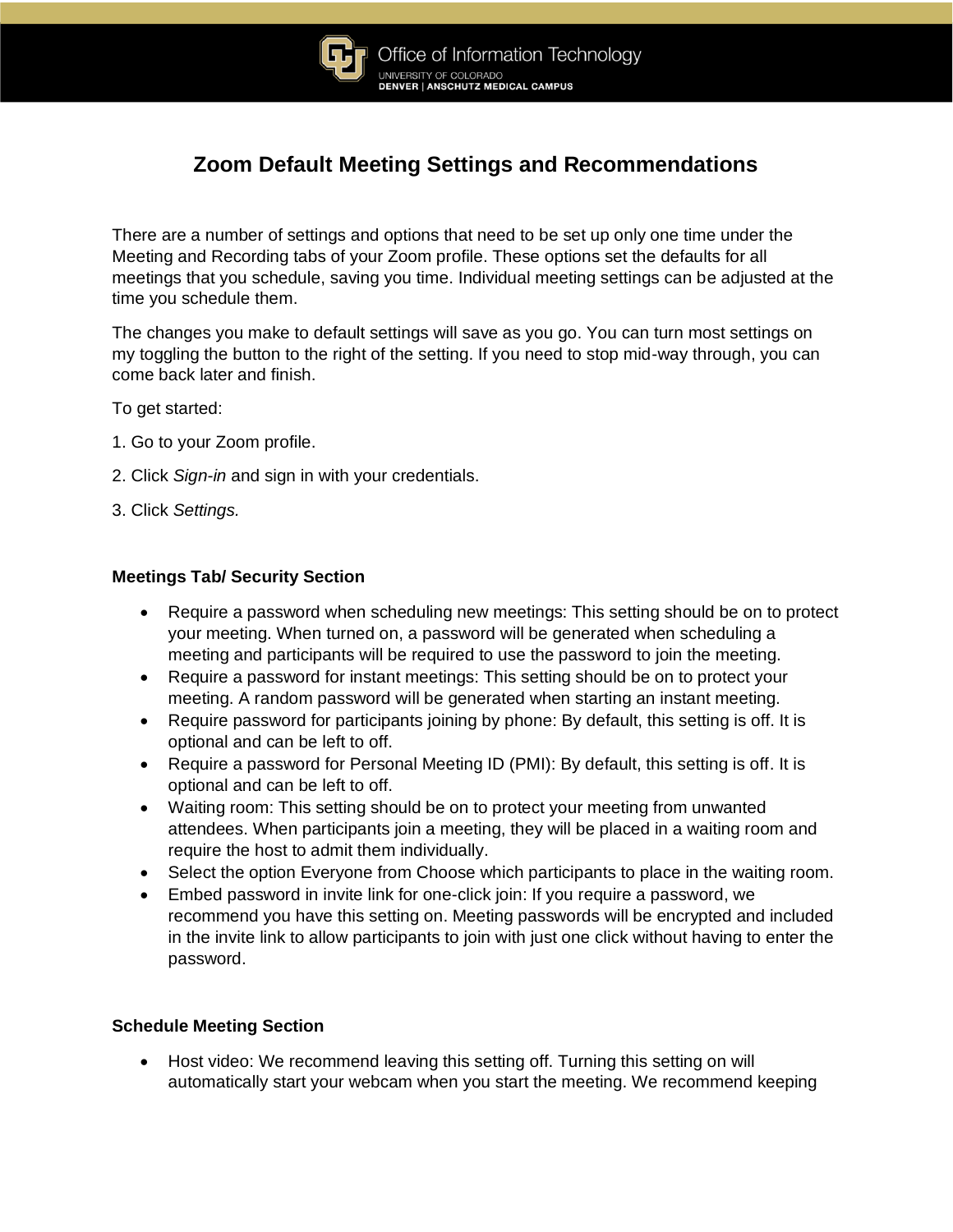this default setting to off. Allow yourself the opportunity to "get ready" before you display your webcam in the meeting.

- Participants video: We recommend leaving this setting off. Allow participants to turn on their cameras when they are ready (they may need to secure an appropriated background before showing their webcam).
- Audio type: We highly recommend that you choose the option Both Telephone and Computer Audio. This allows participants to call in for audio, if needed.
- Join before host: For security reasons, we do not recommend turning this option on. If you've enabled the waiting room setting (in the Security section), the option to join before host is automatically disabled.
- Enable Personal Meeting ID: We recommend leaving this option on.
- Use Personal Meeting ID (PMI) when scheduling a meeting: We recommend leaving this option off.
- Use Personal Meeting ID (PMI) when starting an instant meeting: We recommend leaving this option off.
- Mute participants upon entry: Some users have this option on and some have it off. If this setting is on, it prevents disruptions when participants join the meeting late. However, as the host, you may have to tell them to turn on their microphone and video during the meeting. Usually when a participant joins a meeting, Zoom will walk them through connecting their audio/video devices. Whether this setting is on or off, depends on your preferences.
- Upcoming meeting reminder: We recommend leaving this option off since you can elect to receive email notifications in the section below.

# **In Meeting (Basics) Section**

- Require encryption for 3rd party endpoints (SIP/H.323): Leave this off.
- Chat: We recommend you turn this setting on. It allows participants to send a message visible to all participants.
- Private chat: We recommend you turn this setting on. This setting allows meeting participants to send a private 1:1 message to another participant.
- Auto saving chats: If you plan to save the chat sessions, we recommend that you turn this setting on.
- Sound notification when some joins or leaves: We recommend that you turn this option off.
- File transfer: We recommend you turn this setting on. Hosts and participants can send files through the in-meeting chat.
- Feedback to Zoom: By default, this setting is on. This setting allows users to submit feedback to Zoom at the end of the meeting.
- Display end-of-meeting experience feedback survey: By default, this setting is off. However, if you want to turn the feedback survey on, it will display a thumbs up/down survey at the end of each meeting. If participants respond with thumbs down, they can provide additional information about what went wrong for you to review.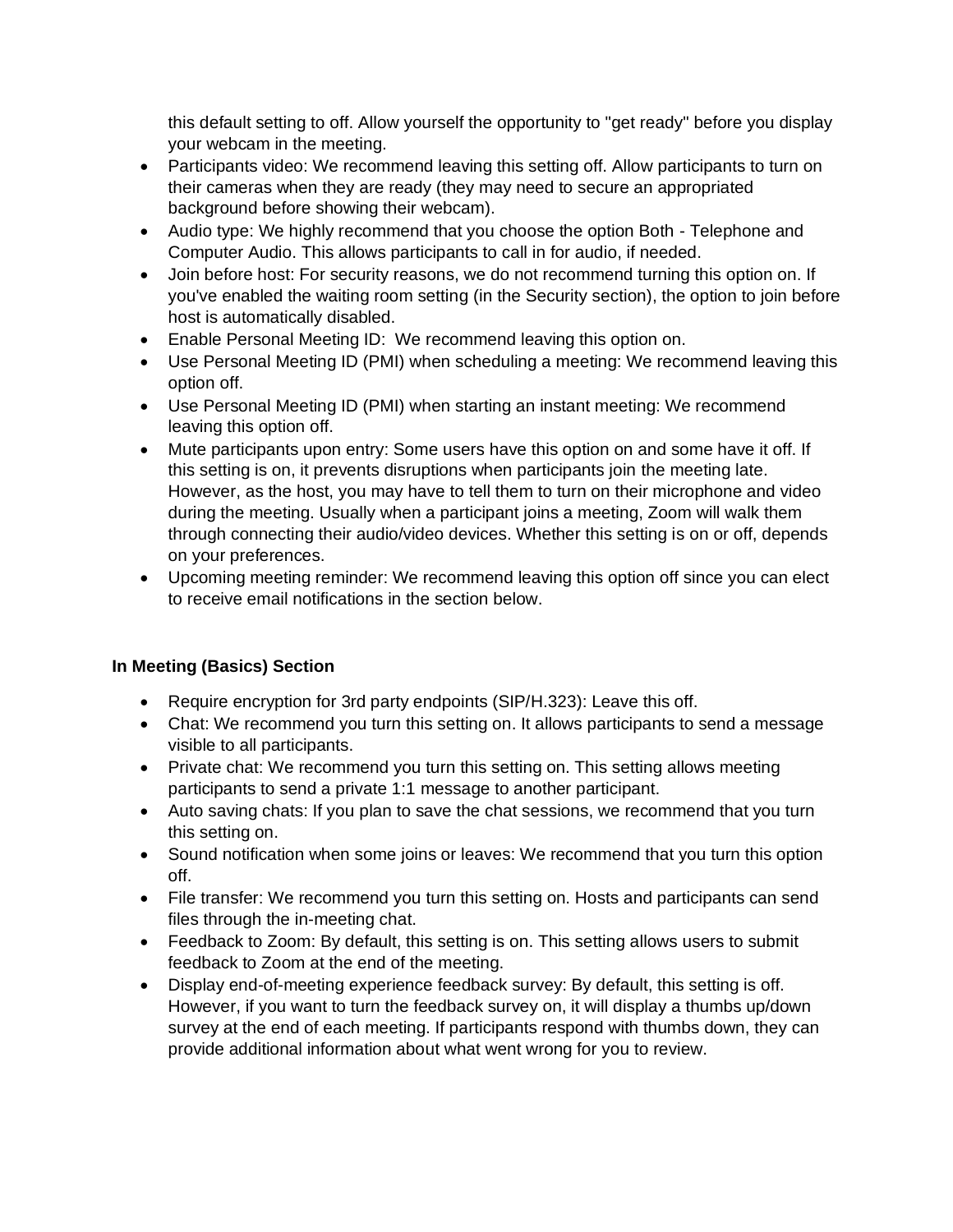- Co-host: We recommend you turn this setting on. Co-hosts have the same in-meeting controls as the host. You can assign another user as a host, if you have to leave the meeting.
- Polling: We recommend you turn this setting on. This setting allows polling to be used in a meeting.
- Always show meeting control toolbar: We recommend you turn this setting on.
- Show Zoom windows during screen share: We recommend that you turn this setting off.
- Screen sharing: We highly recommend that you turn this setting on. It is a required setting in order to share your screen to participants.
- Disable desktop/screen share for users: We highly recommend that this setting is turned off.
- Annotation: We recommend that you turn this setting on. This setting allows host and participants to use annotation tools to add information to shared screens. Great for collaboration work.
- Whiteboard: We recommend that this setting is turned on. It allows hosts/participants to share whiteboard during a meeting.
- Remote control: We recommend that you turn this setting on. During screen sharing, the person who is sharing can allow others to control the shared content. You will be asked to confirm during the meeting before someone is allowed remote control of your screen.
- Nonverbal feedback: We recommend that this setting is on. If on, participants in a meeting can provide nonverbal feedback and express opinions by clicking on icons in the Participants panel. Some of the expressions include: stepped away, slow down, applause, thumbs up, and etc.
- Allow removed participants to rejoin: We recommend that this setting is off.

## **In Meeting (Advanced) Section**

- Report participants to Zoom: We recommend that this setting is on. Hosts can report meeting participants for inappropriate behavior to Zoom's Trust and Safety team for review. This setting can be found on the Security icon on the meeting controls toolbar.
- Breakout room: This setting depends on your needs.
- Remote support: You can keep the default setting to off.
- Closed captioning: This setting is your choice.
- Save Captions: If you enabled the Closed Captioning setting above, you can choose this option to allow participants to save closed captions or transcripts.
- Far end camera control: We highly recommend that this setting is turned off.
- Virtual background: We recommend that this setting is turned on.
- Identify guest participants in the meeting/webinar: We recommend leaving this setting off.
- Auto answer group in chat: We recommend leaving this setting off.
- Only show default email when sending email invites: We recommend leaving this setting off.
- Use HTML format email for Outlook plugin: We recommend leaving this setting off.
- Allow users to select stereo audio in their client settings: We recommend leaving this setting off.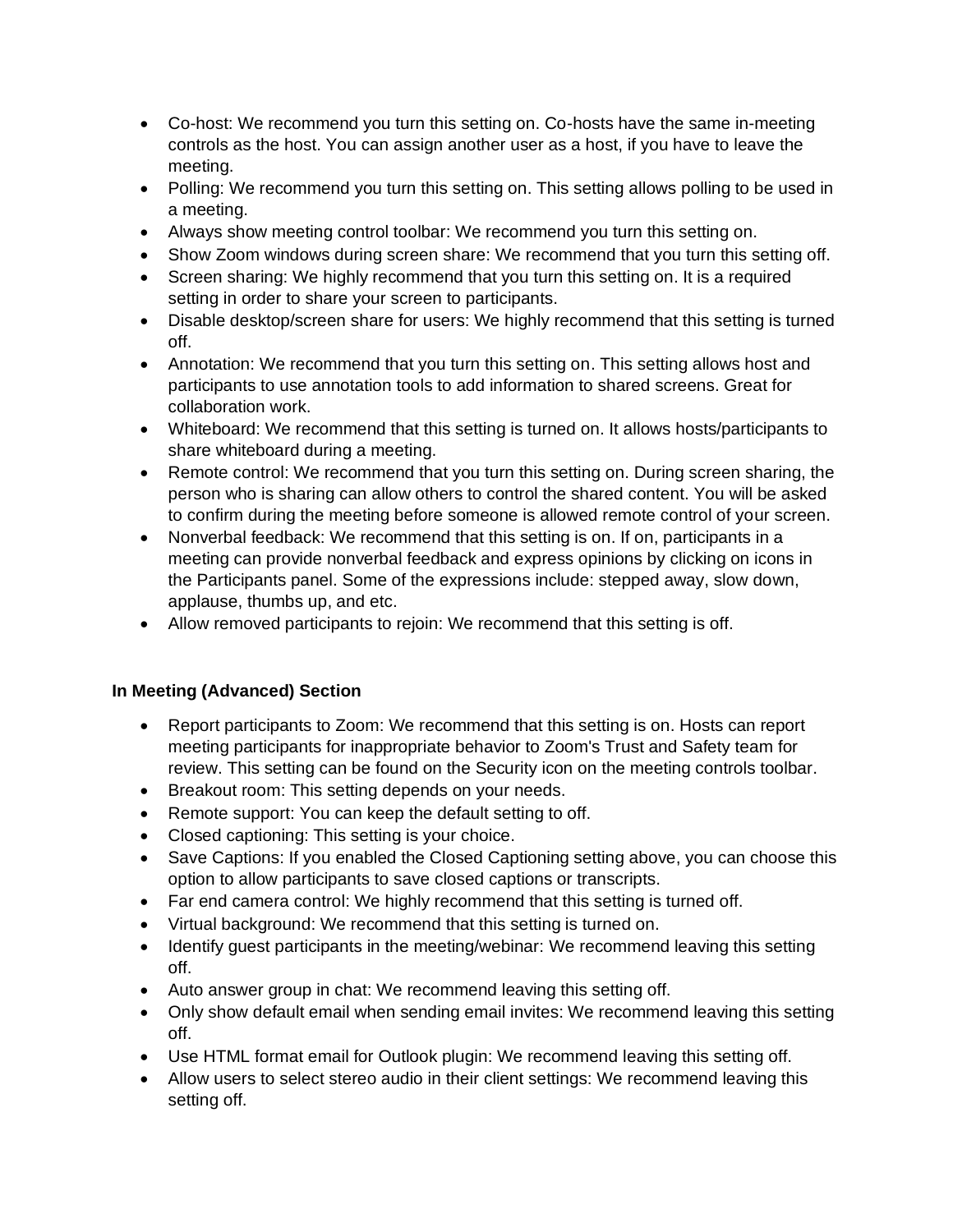- Allow users to select original sound in their client settings: We recommend leaving this setting off.
- Select data center regions for meetings/webinars hosted by your account: We recommend leaving this setting off.
- Show a "Join from your browser" link: We recommend leaving this setting off.
- Allow live streaming meetings: We recommend leaving this setting off.

#### **Email Notifications section**

- When a cloud recording is available: We recommend turning this setting on.
- When attendees join meeting before host: We recommend turning this setting on.
- When a meeting is cancelled: We recommend turning this setting on.
- When an alternative host is set or removed from a meeting: We recommend turning this setting on.
- When someone scheduled a meeting for a host: We recommend turning this setting on.
- When the cloud recording is going to be permanently deleted from trash: We recommend turning this setting on.

#### **Recording Tab**

- Local Recording: This setting should be turned on. It allows the host to record the meeting locally to their computer. In addition, the host can allow participants to record, if they request it.
- Cloud Recording: See the image below for recommended settings.